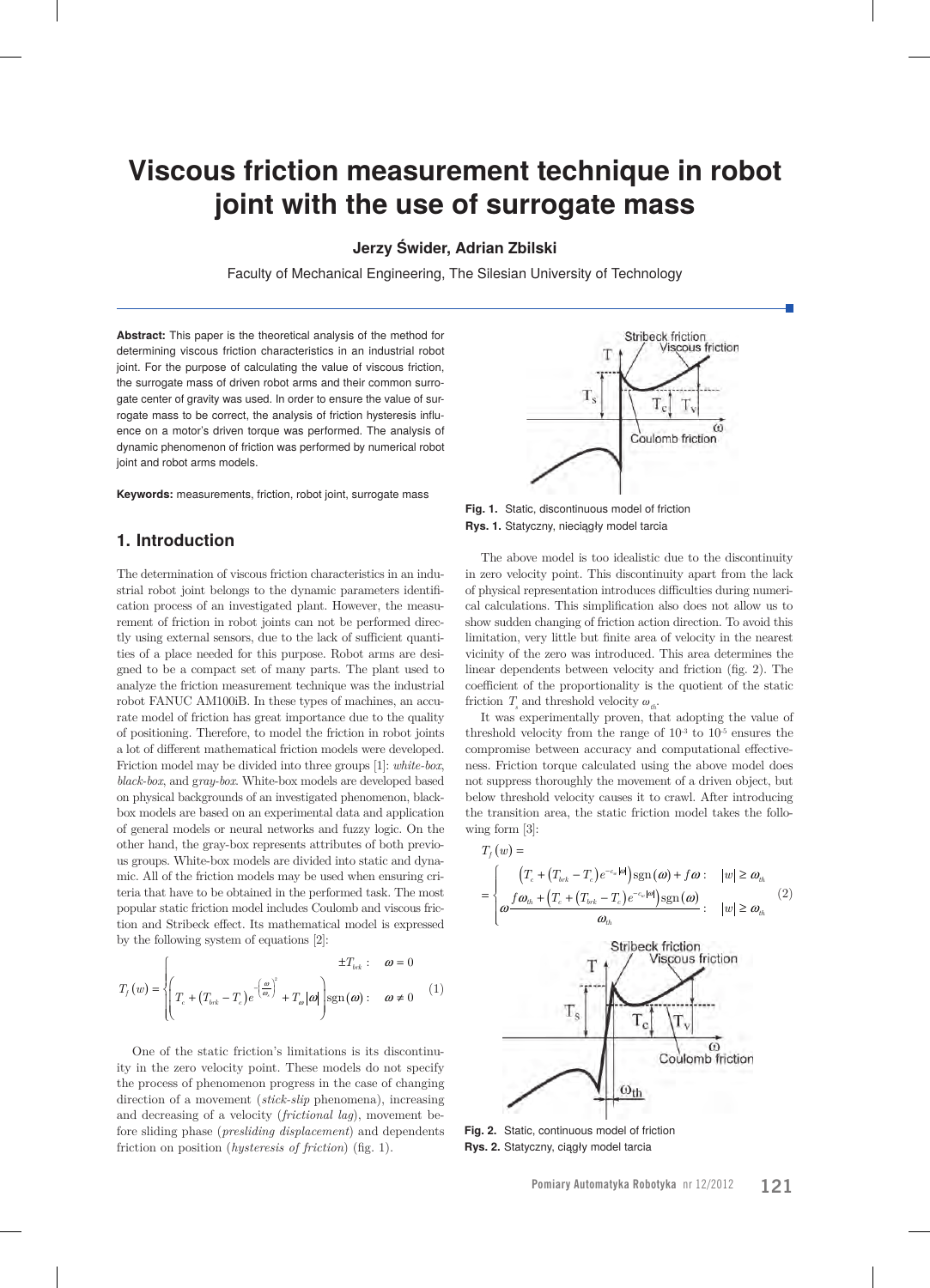The above models do not describe friction dependency on microsliding displacements [4]. It means that in the zero velocity point the friction may not be equal to the zero, and its value may vary in a wide range. Therefore two different areas of friction are taken into account [5]: displacements before sliding movement – *presliding regime –* BL*,* in which the friction is a function of displacement and displacement in a sliding phase – *gross sliding regime* – EHL, in which the friction is a function of velocity. These issues needed the dynamic adaptation of the friction model to the situation. Therefore, in response to these needs, a wide range of dynamic models were developed such as: Dahl model, Bristle model, Reset integrator, Bliman and Sorine model, Lubricated Contacts model [6]. The most frequently used dynamic friction model is the LuGre model [7]. It describes the structure of contacting surfaces using elastic bristles, which represents points of rough surfaces contacting each other (fig. 3).



**Fig. 3.** Dynamic, continuous friction model using bristles **Rys. 3.** Dynamiczny, ciągły model tarcia LuGre

LuGre friction model is expressed using the following equations:

$$
T_f = \sigma_0 z + \sigma_1 \frac{dz}{dt} + \sigma_2 \omega \tag{3}
$$

$$
\frac{dz}{dt} = \omega - \frac{|\omega|}{g(\omega)} z \tag{4}
$$

where *z* is the average deviation of asperities,  $\sigma_0$  is the stiffness and  $\sigma_{\!\scriptscriptstyle 1}$  is the damping coefficient,  $\sigma_{\!\scriptscriptstyle 2}$  is the viscous damping coefficient whereas the Stribeck effect describes the following equation:

$$
\sigma_0 g(\omega) = T_c + (T_s - T_c) e^{-\left(\frac{\omega}{\omega_s}\right)^2}
$$
\n(5)

The LuGre model allows mathematical description inter alia such a phenomenon as friction hysteresis, frictional lag, presliding displacement and stick-slip behavior.

## **2. Modeling of the driving system**

#### **2.1. Static friction model**

For the practical reason of stimulating the loading conditions in robot joints it is enough to use the static friction model. Often its application allows for effective realization aims – for example compensation of friction influence on accuracy of positioning. In the paper, the static model friction was used, which modifies common static friction models in a way that allows for better replication of friction characteristics in a robot joint for the whole range of rotational velocity (6) [8].

The equation consists of two parts determining the value of friction in the BL area (before the summation sign) and viscotic friction in the EHL area and the way of transition between static to the dynamic friction, called the Stribeck effect. The model contains five unknown parameters; the asperity friction torque  $T_j^{(a, BL)}$ , the Stribeck velocity  $q_j^{(s)}$ , the Stribeck velocity Power  $\delta_j^{(a)}$ , the viscous friction coefficient  $c_{j_{(n)}}^{(v)}$  and viscous friction power  $\delta_j^{(v)}$ . The parameters  $\delta_j^{(a)}$ ,  $\delta_j^{(v)}$  and  $q_j^{(s)}$  depend on the configuration of the friction contacts and there are constant values. The parameter  $c_j^{(v)}$  depends on the lubricant viscosity and as a result, it depends on the temperature. However, the model in that shape is the discontinuous function, not describing clearly the behavior of the cooperating machine's parts in the case of zero velocity. It has importance due to the possibility of using the model while changing the direction of movement. Therefore further development was proposed. It was solved by introducing inverse tangent function, which smoothes the area of friction transition through the zero velocity (7).

$$
T_j^{(f,K)} = \frac{2}{\pi} \arctan(c\dot{q}) T^{(f)}(|\dot{q}|)
$$
 (7)

Parameter *c* was used in order to scale the area of changing direction of velocity. Thus, if the changes have to concern the nearest vicinity of the zero it is usually taken the value from the range of  $-10^{-4}$  rad/s to  $10^{-4}$  rad/s. In order to obtain this value, the parameter *c* has to be equal to  $10^6$ .

#### **2.2. Dynamical friction model**

For the aim of simulating the influence of friction phenomenon on the robot behavior, the LuGre friction model was used [7]. Block diagram of the model shows the fig. 4.



**Fig. 4.** Block diagram of the dynamical LuGre friction model **Rys. 4.** Schemat blokowy dynamicznego modelu tarcia LuGre

During simulations identical values of parameters like in [7] were used (tab. 1).

In order to verify the prepared model the simulation of the formation of friction hysteresis phenomena under the influence of oscillatory force was performed (fig. 5). Ampli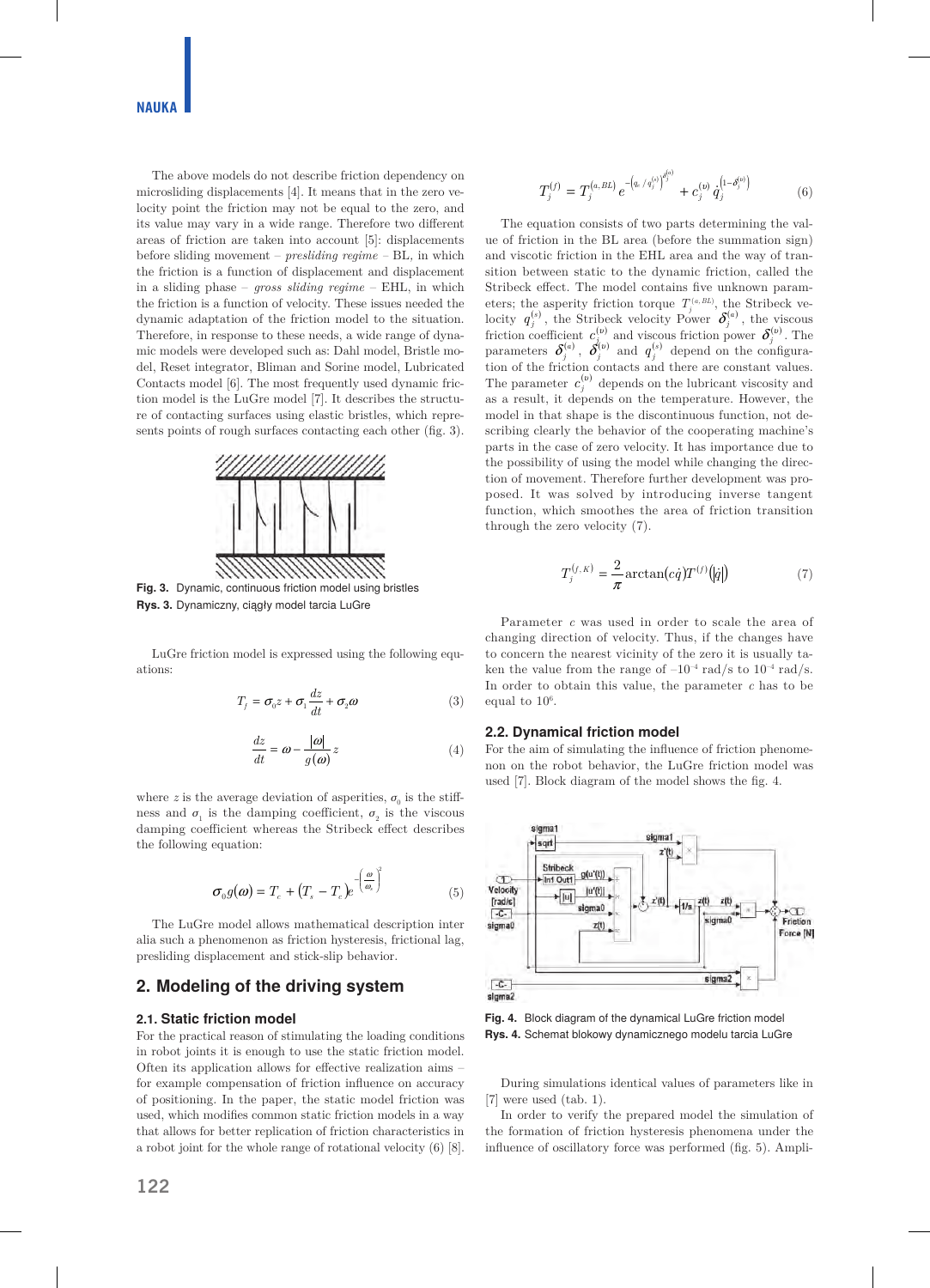tude of friction were  $\pm 1.425$  N,  $\pm 1.3$  N,  $\pm 1$  N, whereas frequency of oscillations was 1 Hz, 10 Hz, 25 Hz respectively. Obtained results were consistent with the literature data.

**Tab. 1.** The values of the dynamical LuGre friction model parameters [7]

**Tab. 1.** Wartości parametrów dynamicznego modelu tarcia LuGre [7]

| Table of data                    |                         |
|----------------------------------|-------------------------|
| $\sigma_{\scriptscriptstyle{0}}$ | $1 \cdot 10^{-5}$ N/m   |
| $\sigma_{1}$                     | $1 \cdot 10^{-10}$ Ns/m |
| $\sigma_{\scriptscriptstyle{2}}$ | $0.4\;\mathrm{Ns/m}$    |
| $\rm T_{\rm s}$                  | $1.5\text{ N}$          |
| $\rm T_{c}$                      | 1 N                     |
| $\omega_{\rm s}$                 | $0.001 \text{ m/s}$     |



**Fig. 5.** Hysteresis of friction in presliding regime **Rys. 5.** Histerezy tarcia w obszarze przedślizgowym

### **2.3. Model of the driving system in the third robot joint**

In order to obtain clear results of simulations, the ideal source of movement was used. Thanks to this, the calculated driving torque of the motor did not contain the effect of noise influence and effect of time delay of the control system. Driving joint contained the model of mechanical gears with ideal ratio equal to  $n<sub>3</sub> = 100$  (fig. 6). The model of the joint contains static and dynamic friction models. The friction was connected directly with the motor's shaft before mechani-



**Fig. 6.** Input-output block diagram of the robot driving system in third joint

**Rys. 6.** Schemat blokowy wejścia-wyjścia systemu napędowego robota w przegubie trzecim

cal gear. It contributed to the correct way of damping both movements of the motor's shaft and the robot arm.

The motor's shaft was connected also with reduced gear's and motor's rotor mass moment of inertia. Thus, the input-output equation for the whole driving system takes the following form:

$$
n_3\left(T_{3,\,ideal} - J_{3,\,year}\ddot{\boldsymbol{\varphi}}_3 - T_{3,\,f}\right) = T_{3,\,ARM} \tag{8}
$$

Based on the block diagram of the control system (fig. 6) and equation (8) the numerical model of the robot driving system in the third joint was performed (fig. 7).

The model contains masses, mass moments of inertia and a position of mass center of gravity of robot arms and gears and the motor's rotor also. During simulations the values of all above data are assumed to be unknown. It results from the necessity of realistic projections of the measurement process in reality.



- **Fig. 7.** Numerical model of the third robot joint contains the friction model, mechanical gears model, robot arms and reference signal system and ideal source of movement
- **Rys. 7.** Model numeryczny przegubu trzeciego zawierający model tarcia, model przekładni mechanicznych, człony robota oraz system sygnału zadanego i idealne źródło ruchu



**Fig. 8.** Numerical model of mechanical gears in the third robot joint

**Rys. 8.** Model numeryczny przekładni mechanicznej w przegubie trzecim robota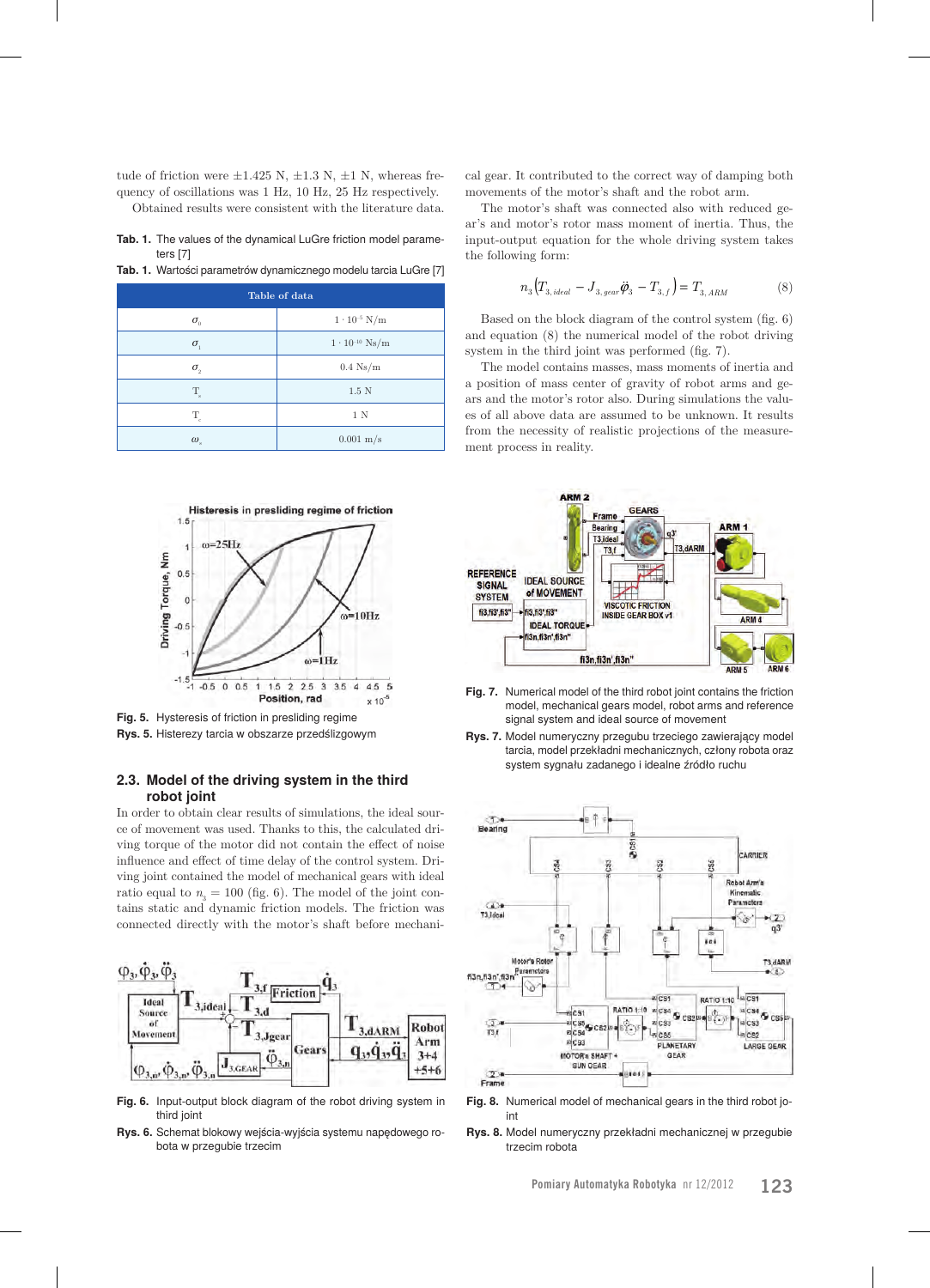## **3. Friction measurement technique**

The investigated subject was the industrial robot FANUC AM100iB. Measured dynamic parameters were the total mass of last four robot arms  $m<sub>3</sub>$ , the position of its common mass center of gravity  $\,_{3,\mathrm{x}},\,r_{3,\mathrm{y}},\,r_{3,\mathrm{z}}$  and the viscous friction characteristics in the third robot joint. Simulation of robot states based on using the inverse dynamic in order to determine the values of driving torques after setting kinematic parameters of the robot movement (fig. 9).



**Fig. 9.** Investigated object FANUC AM100iB robot **Rys. 9.** Badany obiekt robot FANUC AM100iB

To determine the viscous friction characteristic its value had to be extracted from the total, measured driving torque of a motor. This aim leads us to the situation in which the total motor's torque depended on two factors. One of these was reduced torque of gravity force, whereas the second one was viscotic friction torque. This state existed during uniform motion of the driven joint. Then resistive torque of movement, acting on driven arm resulted only from the force of gravity:

$$
T_{3,ARM} = m_3 \cdot g \cdot r_3 \cdot \cos\left(q_3^c + q_3\right) \tag{9}
$$

where  $q_3^c$  is the constant angular position of the common mass center of gravity for all driven arms in relation to the third robot axis,  $q_3$  is the angular position of the third robot arms. Input-output equation of the whole driving system takes the form:

$$
n_3\big(T_{3, ideal} - T_{3,f}\big) = m_3 \cdot g \cdot r_3 \cdot \cos(q_3)
$$
 (10)

Hence the relationship for the value of viscous friction:

$$
T_{3,f} = T_{3,ideal} - \frac{m_3 \cdot g \cdot r_3 \cdot \cos(q_3)}{n_3} \tag{11}
$$

Because in the equation (11) both the mass driven arms and position of their common mass center of gravity  $r_{\scriptscriptstyle 3}$  are unknown, therefore their surrogate values were determined.

#### **3.1. Representation of a mass and position of mass center of gravity of robot arms using surrogate values**

For the aim of determining surrogate values of the mass and surrogate values of mass center of gravity of robot arms the simulations of measurements loading in the third robot joint



**Fig. 10.** Phenomenological model of the investigated robot and designation of its kinematic and dynamic parameters



were performed. Phenomenological model of the investigated robot and designation of its kinematic and dynamic parameters shows fig. 10.

Because the mass of all robot arms and their mass centers of gravity are unknown in reality, the representation of their surrogate values was assumed in that form, which ensures obtaining identical values of calculated torque with measured driving torque.

$$
m_3^{REPL} = \left| \frac{T_{3,ARM}^Q}{n_3 \cdot g \cdot r_3^{REPL} \cdot \cos\left(q_3^c\right)} \right| \tag{12}
$$

where  $n_3$  is the value of mechanical gears ratio,  $T_{3,ARM}^Q$  is the value of gravitational torque,  $q_3^c$  is the angular position of real and surrogate mass center of gravity of robot arms, whereas  $r_3^{REPL}$  describes distance between the surrogate mass center of gravity and the third robot axis. The value of gravitational torque  $T_{3,ARM}^{Q}$  and angular position of surrogate mass center of gravity had to be determined based on its measurement. The values  $r_3^{REPL}$  had to be chosen arbitrarily. Difficulties in application of this equation results from the necessity of performing very accurate measurements and obtaining the full transmission of gravity force onto the motor's shaft. It allows determining the correct value of the gravitational torque  $T_{3. A RM}^Q$ .

#### **3.2. Determination of angular position of the mass center of gravity of robot arms**

In order to determine the angular position of robot arms mass center of gravity the movement of last four robot arms was performed around the third robot axis with low rotational velocity. While moving the third arms, its angular position  $\dot{q}_3$ , rotational velocity of motor's shaft  $\dot{\varphi}_3$  and value of driving torque were measured (fig. 11).

The movement was performed in the way that ensured transition of the mass center of gravity through the point of maximum arm of gravity torque. It corresponds to the horizontal position of mass center of gravity relative to the third robot axis (fig. 12).

In uniform motion the viscous friction torque takes a constant value, whereas changing arm of gravity force acting generates varying value of driving torque. In that way the rough value angular position  $q_3^c$ , where the maximum motor's load  $T_{3, ideal}^{\max}$  existed was determined (fig. 13).

The rough value of angular position of the mass center of gravity equals to: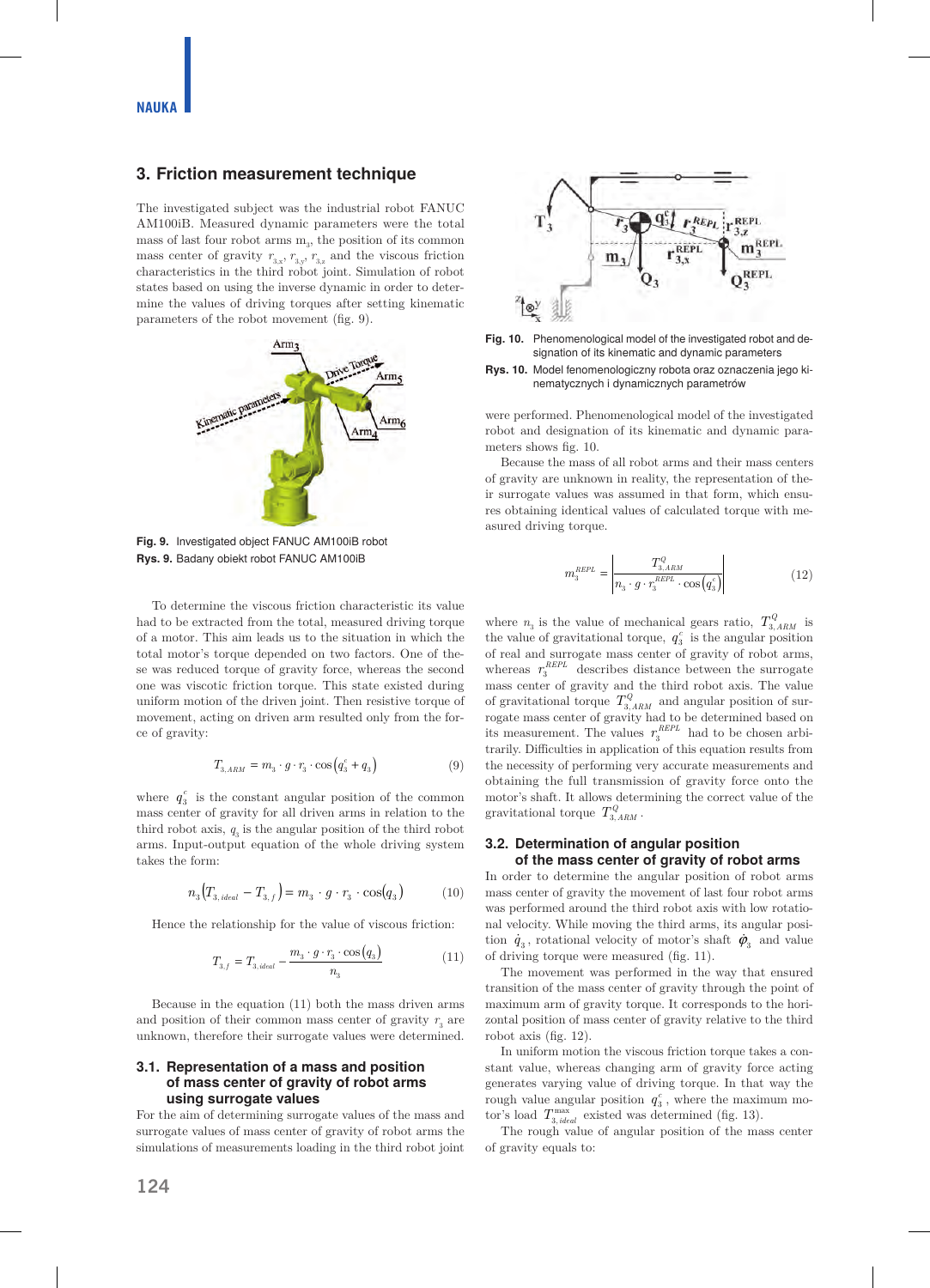

**Fig. 11.** Kinematic and dynamic parameters of rough movement

**Rys. 11.** Parametry kinematyczne oraz dynamiczne przejazdu zgrubnego



**Fig. 12.** Available range of robot arms motion and angular position of mass center of gravity

**Rys. 12.** Dostępny zakres ruchowy robota oraz położenie środka ciężkości ostatnich czterech ramion



**Fig. 13.** Rough determination of angular position of the maximum motor's load existence

**Rys. 13.** Zgrubne określenie wartości kąta występowania maksymalnego obciążenia silnika

## $q_i^c = -22^\circ = 0.383$  rad

In the subsequent step the very precise movement in the nearest vicinity of the previously determined angle was performed. In that way the very precise angle of maximum motor load existence was determined (fig. 14).



- **Fig. 14.** Very precisely determined angle of the maximum motor's load existence
- **Rys. 14.** Precyzyjne wyznaczenie kąta występowania maksymalnego obciążenia

The precise value of angular position of the mass center of gravity equals to:

$$
q_3^c = -22.23187^\circ = 0.38801 \ \mathrm{rad}
$$

#### **3.3. Analysis of transition the value of gravitational torque onto the motor's shaft**

The measured value of the motor's maximum load consisted of the reduced gravitational torque and viscous friction torque:

$$
T_{3, ideal}^{\max} = T_{3, f} + \frac{T_{3, ARM}}{n_3} \tag{13}
$$

To determine the value of reduced gravitational torque, it had to be lead to such a state, in which the friction  $T_{3f}$ did not affect the driving torque of the motor. It means that



**Fig. 15.** Hysteresis friction in third robot joint

**Rys. 15.** Histereza tarcia w przegubie trzecim robota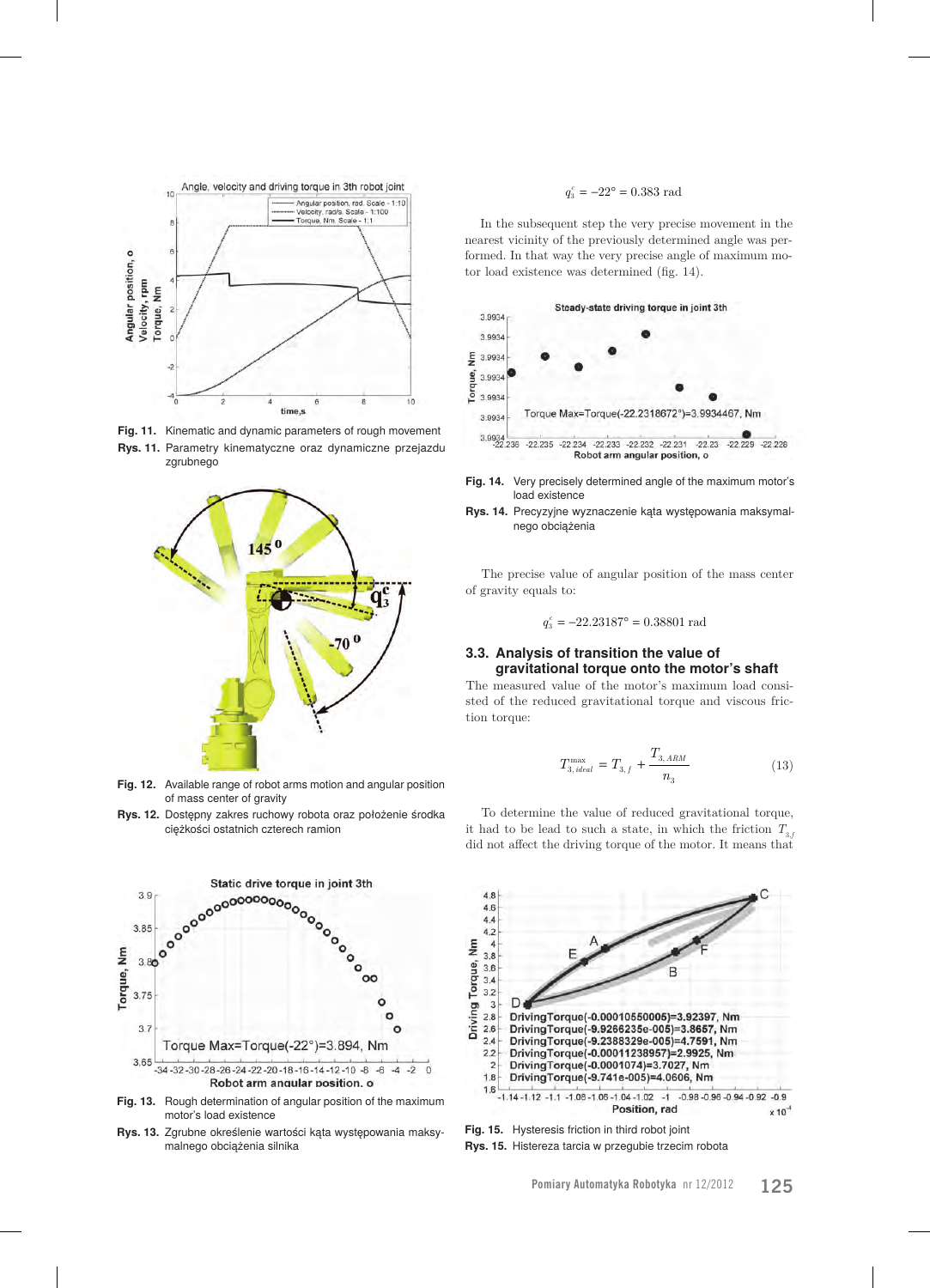

Fig. 16. Hysteresis of friction asperities position  $z(t)$  and robot arms position

**Rys. 16.** Histereza położenia chropowatości z(t) w stosunku do położenia kątowego ramienia



**Fig. 17.** Hysteresis of velocity of asperities z'(t) and robot arm position

**Rys. 17.** Histereza prędkości chropowatości z'(t) w stosunku do położenia kątowego ramienia

the full transition of gravity force onto the motor's shaft had to be obtained. According to the static friction models, this situation exists in zero velocity point. But these kinds of models do not describe dynamical friction behaviors in a realistic way in the presliding regime of friction [7]. Therefore, for the purpose of determining the value of driven arms mass, the analysis of dynamical friction phenomenon influence on driving torque in zero velocity point was performed. Experiments rely on the introduction of the robot joint into the angular vibration, relative to the previously determined angular position of existence the maximum motor's load  $q_3^c$ . During the vibrating movements, the measurements of kinematic and dynamic parameters of robot arms and motor were performed. Joint movement of the oscillation was driven by the torque, its value depends on angular micro-positions of the arm. The effect of this dependency results from the phenomena of friction hysteresis and presliding displacements. As a result of the experiment the hysteresis plot of friction in the third robot joint was obtained (fig. 15). The hysteresis of friction asperities position and robot arms position (fig. 16) and the hysteresis of velocity of asperities and robot arm position (fig. 17) was also obtained.

Based on plots of hysteresis of position and velocity of asperities, characteristic points of oscillatory movement were determined. Those points correspond to the values of driving torque, read from the hysteresis friction plot. Values of driving torques obtained based on dynamical analysis were used to calculate the set of surrogate masses of robot arms tab. 2.

The value of surrogate distance of mass center of gravity was selected arbitrarily as:

$$
r_3^{\text{REPL}} = 500 \text{ m}
$$

For the purpose of final selection of the correct surrogate mass, the set of viscous friction characteristics were prepared and compared together. All values were calculated based on (11), which was supplemented with successive values of surrogate masses.

#### **3.4. Determination of viscous friction characteristic in third robot joint**

Viscous friction characteristics show dependence between the resistive torque of movement and motor's rotor velocity. Determination of viscous friction characteristics relied on repeatedly moving the set of the last four robot arms with increasing velocity. During each movement cycle the measurement of driving torque was performed at the time when the constant velocity was obtained. In the uniform movement, the values of driven torques are equal to the sum of viscous friction and reduced torques of gravitational forces. Determining surrogate masses allowed extraction of the gravitational torque from the total driving torque. For this purpose, during reading values of driving torque the angular position of robot arm were performed. Increased values of rotational velocities, the subsequent values of viscotic

**Tab. 2.** Selected values of driving torques and surrogate masses correspond to them **Tab. 2.** Wybrane wartości momentów napędowych oraz odpowia-

dające im wartości mas zastępczych

Table of data  $T_{\text{3,AA}} = 3.924 \text{ Nm}$   $m_{\text{appLA}} = 79.999 \text{ kg}$  $T_{3,dB} = 3.866$  Nm  $m_{3REPLB} = 78.811$  kg  $T_{3,0C} = 4.759$  Nm  $m_{3REPLC} = 97.023$  kg  $T_{3,dD} = 2.993$  Nm  $m_{3REDLD} = 61.009$  kg  $T_{3,de} = 3.703$  Nm  $m_{3RPEPE} = 75.494$  kg

 $T_{3,\text{dF}} = 4.061 \text{ Nm}$   $m_{3\text{RFEPE}} = 82.785 \text{ kg}$ 



**Fig. 18.** Viscous friction characteristics

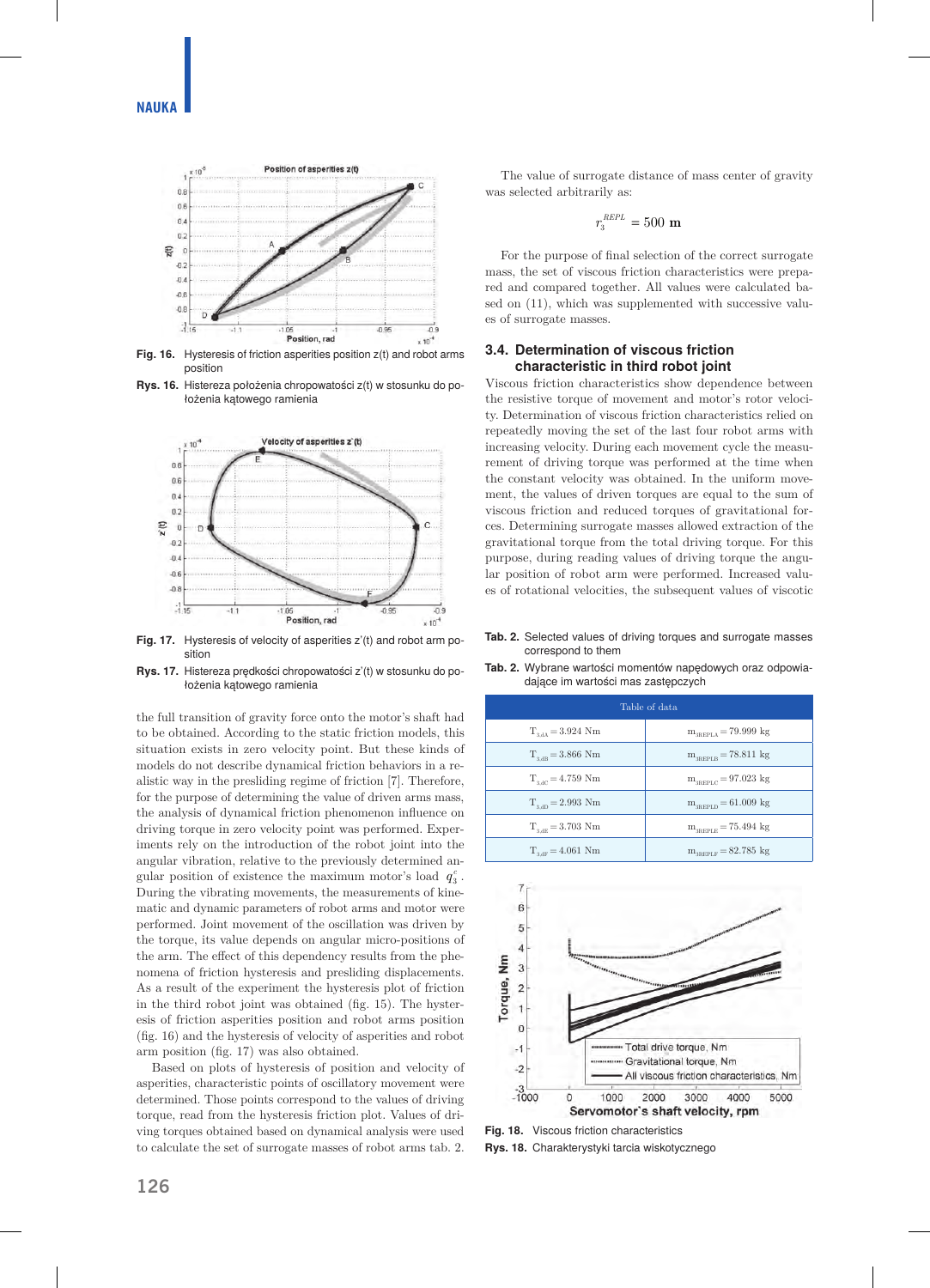

**Fig. 19.** Viscous friction characteristics **Rys. 19.** Charakterystyki tarcia wiskotycznego



**Fig. 20.** Quality assessment of the viscous friction characteristic replication

**Rys. 20.** Ocena jakości odwzorowania analitycznie wyznaczonej charakterystyki tarcia wiskotycznego

friction were calculated based on (11). After collecting all measured values of the motor's velocity and corresponding to them values of viscous friction onto one plot, the whole friction characteristics were determined (fig. 18). During uniform movement, the inertia torques do not appear, therefore it was not taken into account. Angular positions of the last three robot arms were constant. It also eliminated the influence of other types of forces.

Characteristics obtained in that way were compared with friction characteristics calculated analytically (fig. 19). Quality assessment of the viscous friction characteristic replication was performed based on the difference between pattern analytical characteristic and determined characteristics of friction. The difference was shown as a percentage of the total driving torque (fig. 20).

Based on the assessment of the error between characteristics, the choice of correct values of surrogate mass was performed as  $m_3^{REPL} = 78.811$  kg which correspond to the driving torque equal to  $T_{3,d} = 3.866$  Nm. Angular position of



**Fig. 21.** Selected viscous friction characteristic **Rys. 21.** Wybrane charakterystyki tarcia wiskotycznego



**Fig. 22.** The choice of the correct value of driving torque and angular position of mass center of gravity

**Rys. 22.** Wybór właściwego momentu napędowego silnika oraz położenia kątowego ramienia

the surrogate mass of gravity equals to the angular position determined during precise movement and less of the value corresponding to that position, in which the above driving torque was selected (fig. 22).

$$
q_3^{C,f} = q_3^C - q_3 \tag{14}
$$

## **4. Conclusion**

The obtained results allow us to determine the correct method while performing measurements of the angular position of the mass center of gravity of all driven robot arms and measurements driving torque, comes only from gravitational force. Quality assessment of a viscous friction characteristic replication informs that the measurement of the driving torque coming from gravity force should be performed while dropping the robot arms down during micro-oscillation movements. Additionally the measurement falls at the moment in which the value of asperities  $z(t)$  equals to the zero. Thus, it